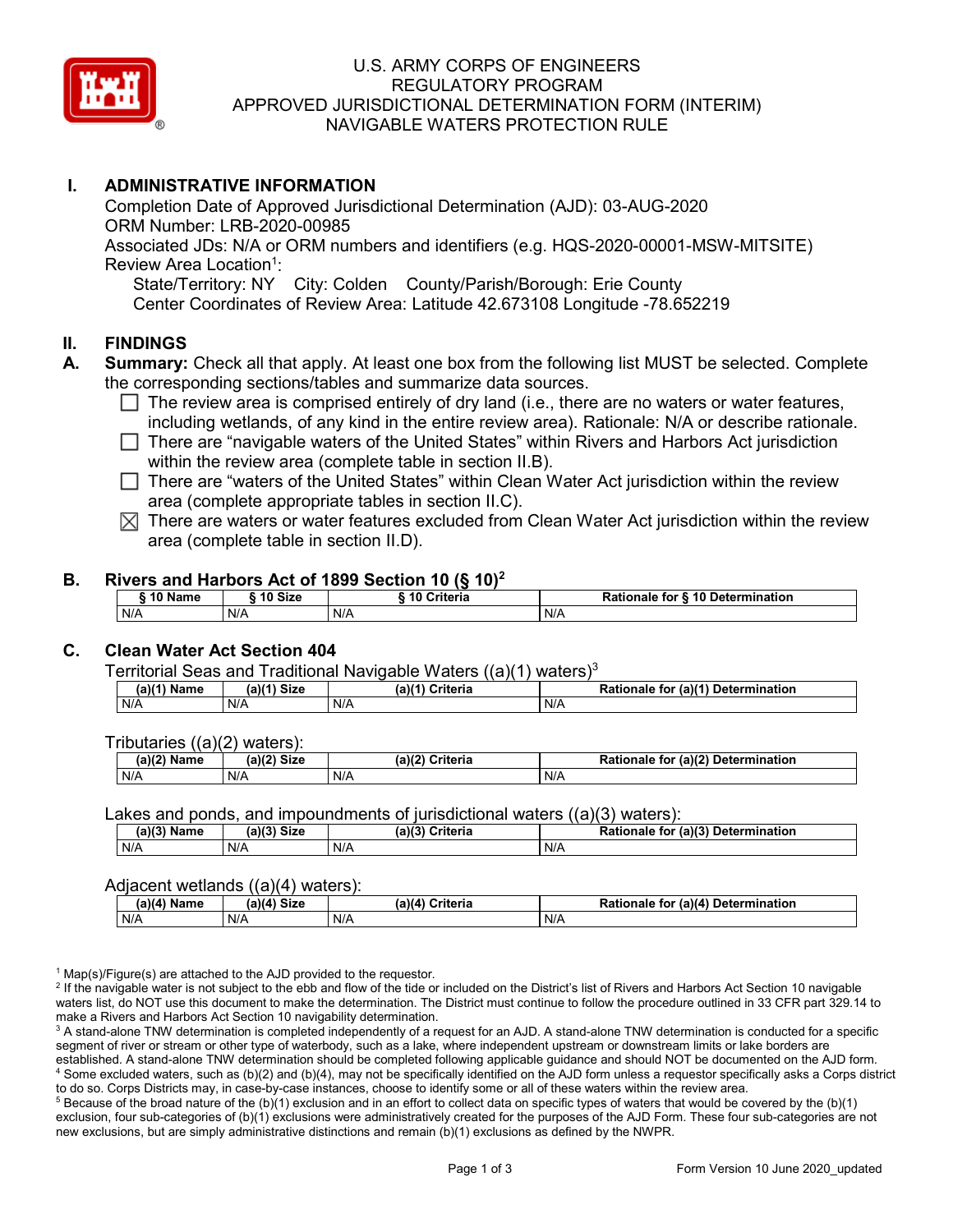

### U.S. ARMY CORPS OF ENGINEERS REGULATORY PROGRAM APPROVED JURISDICTIONAL DETERMINATION FORM (INTERIM) NAVIGABLE WATERS PROTECTION RULE

# **D. Excluded Waters or Features**

Excluded waters  $((b)(1) - (b)(12))^4$ :

| <b>Exclusion Name</b> | <b>Exclusion Size</b> | Exclusion <sup>5</sup>                                                                                                                                                                                                  | <b>Rationale for Exclusion Determination</b>                                                                                                                                                                                                                                                                                                                                                                                                                                                                                                                                                                                                                                                                                                       |
|-----------------------|-----------------------|-------------------------------------------------------------------------------------------------------------------------------------------------------------------------------------------------------------------------|----------------------------------------------------------------------------------------------------------------------------------------------------------------------------------------------------------------------------------------------------------------------------------------------------------------------------------------------------------------------------------------------------------------------------------------------------------------------------------------------------------------------------------------------------------------------------------------------------------------------------------------------------------------------------------------------------------------------------------------------------|
| Pond 1                | acre                  | (b)(8) Artificial lake/pond<br>constructed or excavated in upland<br>or a non-jurisdictional water, so long<br>as the artificial lake or pond is not<br>an impoundment of a jurisdictional<br>water that meets $(c)(6)$ | Pond was constructed away from the existing stream<br>located to the west. Soils mapped in the area contain<br>approximately 5% hydric components. The surveys of<br>the property, including an old version show the stream<br>away from the pond. The pond does not appear ever to<br>have been an impoundment of the stream. Historic<br>aerial photographs are inconclusive as the area of the<br>pond area is forested and it is impossible to distinguish<br>where the exact stream location is. The pond does<br>have an overflow to the stream, which likely contributes<br>flow at least once during a typical year, however, since<br>the pond was not constructed in a water of the US, this<br>connection does not confer jurisdiction. |

### **III. SUPPORTING INFORMATION**

- **A. Select/enter all resources** that were used to aid in this determination and attach data/maps to this document and/or references/citations in the administrative record, as appropriate.
	- **\_\_\_** Information submitted by, or on behalf of, the applicant/consultant: *Title(s) and date(s).* This information *(is/is not/is and is not)* sufficient for purposes of this AJD. Rationale: *N/A or describe rationale for insufficiency (including partial insufficiency).*
	- **\_\_\_** Data sheets prepared by the Corps: *Title(s) and/or date(s).*
	- **\_x\_** Photographs: *(NA, aerial, other, aerial and other) Erie County Aerial photography 1928, 1951.*
	- **\_ \_\_\_** Corps Site visit(s) conducted on: *Date(s).*
	- **\_\_\_** Previous Jurisdictional Determinations (AJDs or PJDs): *ORM Number(s) and date(s).*
	- **\_\_\_** Antecedent Precipitation Tool: *provide detailed discussion in Section III.B.*
	- **\_x\_** USDA NRCS Soil Survey: *Web soil survey, accessed 28 JUL 2020*
	- **\_**
		- **\_\_\_** USFWS NWI maps: *Title(s) and/or date(s).*

**\_\_\_** USGS topographic maps: *Title(s) and/or date(s).*

#### **Other data sources used to aid in this determination:**

| Data Source (select)       | Name and/or date and other relevant information |
|----------------------------|-------------------------------------------------|
| <b>USGS Sources</b>        | $N/A$ .                                         |
| <b>USDA Sources</b>        | $N/A$ .                                         |
| <b>NOAA Sources</b>        | N/A                                             |
| <b>USACE Sources</b>       | ORM resources layers, USGS quadrangle, NWI maps |
| State/Local/Tribal Sources | $N/A$ .                                         |
| <b>Other Sources</b>       | $N/A$ .                                         |

 $1$  Map(s)/Figure(s) are attached to the AJD provided to the requestor.

<sup>2</sup> If the navigable water is not subject to the ebb and flow of the tide or included on the District's list of Rivers and Harbors Act Section 10 navigable waters list, do NOT use this document to make the determination. The District must continue to follow the procedure outlined in 33 CFR part 329.14 to make a Rivers and Harbors Act Section 10 navigability determination.

 $5$  Because of the broad nature of the (b)(1) exclusion and in an effort to collect data on specific types of waters that would be covered by the (b)(1) exclusion, four sub-categories of (b)(1) exclusions were administratively created for the purposes of the AJD Form. These four sub-categories are not new exclusions, but are simply administrative distinctions and remain (b)(1) exclusions as defined by the NWPR.

<sup>&</sup>lt;sup>3</sup> A stand-alone TNW determination is completed independently of a request for an AJD. A stand-alone TNW determination is conducted for a specific segment of river or stream or other type of waterbody, such as a lake, where independent upstream or downstream limits or lake borders are established. A stand-alone TNW determination should be completed following applicable guidance and should NOT be documented on the AJD form. <sup>4</sup> Some excluded waters, such as (b)(2) and (b)(4), may not be specifically identified on the AJD form unless a requestor specifically asks a Corps district to do so. Corps Districts may, in case-by-case instances, choose to identify some or all of these waters within the review area.